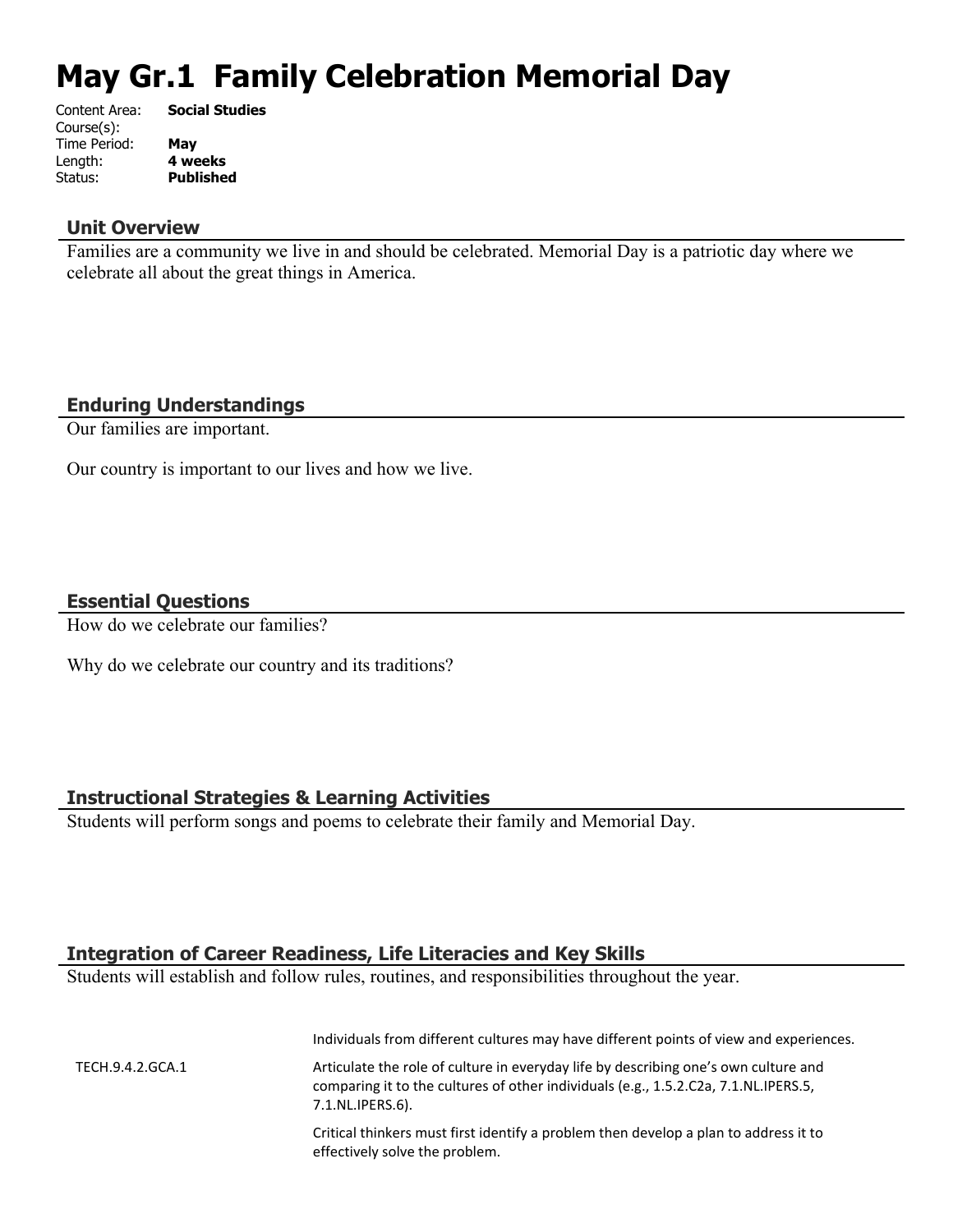| Use a variety of types of thinking to solve problems (e.g., inductive, deductive).           |
|----------------------------------------------------------------------------------------------|
| Different types of jobs require different knowledge and skills.                              |
| Identify possible approaches and resources to execute a plan (e.g., 1.2.2.CR1b, 8.2.2.ED.3). |
| Demonstrate originality and inventiveness in work (e.g., 1.3A.2CR1a).                        |
| Make a list of different types of jobs and describe the skills associated with each job.     |
|                                                                                              |

# **Technology and Design Integration**

Students will have the Smartboard lead them in song and dance.

| CS.K-2.8.1.2.CS.1 | Select and operate computing devices that perform a variety of tasks accurately and<br>quickly based on user needs and preferences.                                          |
|-------------------|------------------------------------------------------------------------------------------------------------------------------------------------------------------------------|
|                   | Individuals use computing devices to perform a variety of tasks accurately and quickly.<br>Computing devices interpret and follow the instructions they are given literally. |

# **Interdisciplinary Connections**

Students will use various texts and Scholastic News to identify main topics and show connections between events and ideas.

Students develop choreography and identify the elements of dance in a planned program.

Students will explore the elements of music through themes of family and history.

| LA.W.1.1        | Write opinion pieces in which they introduce the topic or name the book they are writing<br>about, state an opinion, supply a reason for the opinion, and provide some sense of<br>closure.                                |
|-----------------|----------------------------------------------------------------------------------------------------------------------------------------------------------------------------------------------------------------------------|
| LA.RL.1.1       | Ask and answer questions about key details in a text.                                                                                                                                                                      |
| LA.RL.1.2       | Retell stories, including key details, and demonstrate understanding of their central<br>message or lesson.                                                                                                                |
| LA.RL.1.3       | Describe characters, settings, and major event(s) in a story, using key details.                                                                                                                                           |
| VPA.1.1.2       | All students will demonstrate an understanding of the elements and principles that govern<br>the creation of works of art in dance, music, theatre, and visual art.                                                        |
| VPA.1.1.2.A.CS1 | Original choreography and improvisation of movement sequences begins with basic<br>understanding of the elements of dance.                                                                                                 |
| VPA.1.1.2.A.CS4 | The coordination and isolation of different body parts is dependent on the dynamic<br>alignment of the body while standing and moving.                                                                                     |
| VPA.1.1.2.A.4   | Apply and adapt isolated and coordinated body part articulations, body alignment,<br>balance, and body patterning.                                                                                                         |
| VPA.1.1.2.C.CS3 | Creative drama and storytelling use voice, movement, and facial expression to<br>communicate emotions. Creating characters is an act of intention in which actors play<br>themselves in an imaginary set of circumstances. |
| VPA.1.3.2.B.CS4 | Proper breathing technique and correct posture improve the timbre of the voice and<br>protect the voice when singing.                                                                                                      |
| VPA.1.3.2.B.4   | Vocalize the home tone of familiar and unfamiliar songs, and demonstrate appropriate<br>posture and breathing technique while performing songs, rounds, or canons in unison and                                            |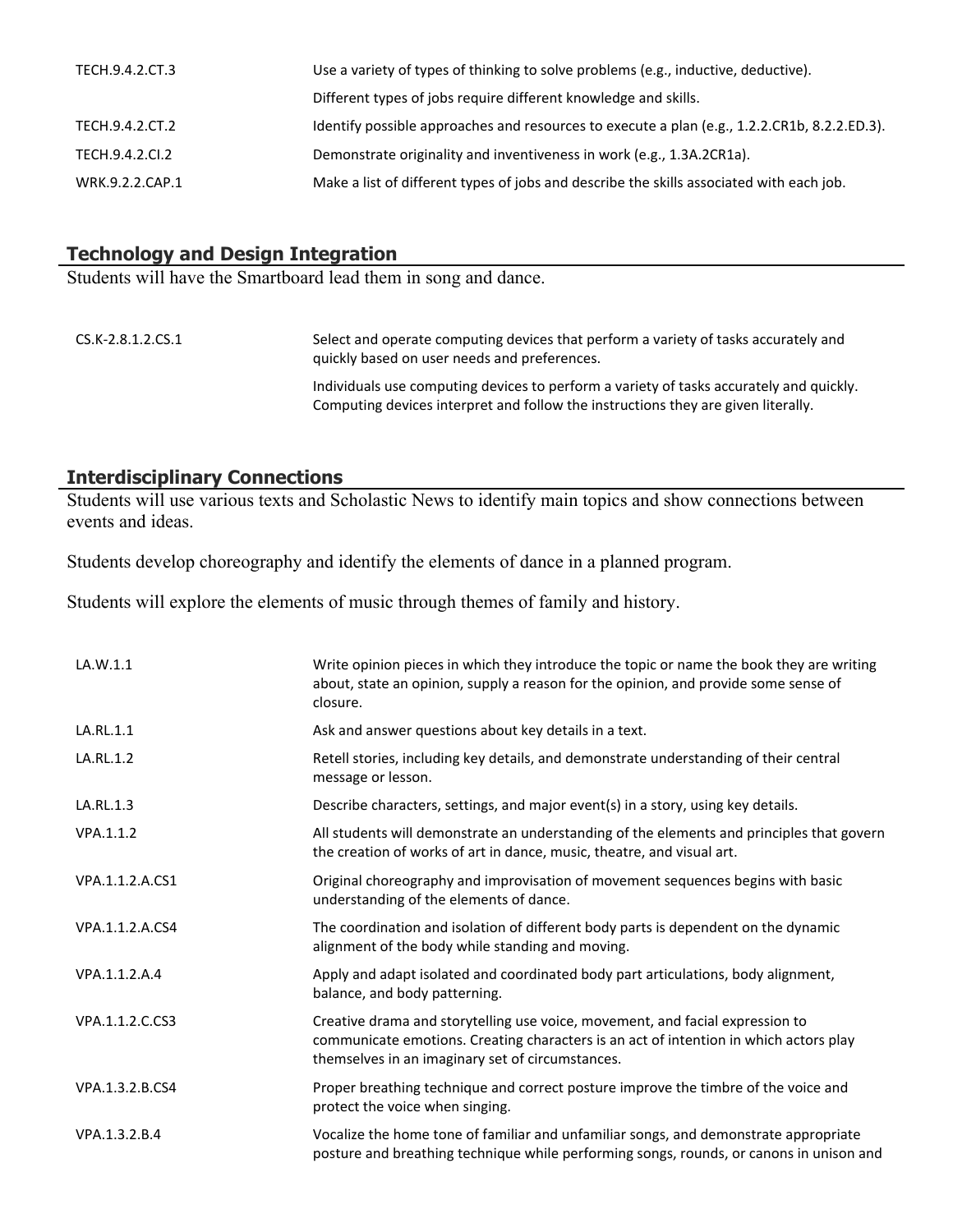|               | with a partner.                                                                                                                                                                            |
|---------------|--------------------------------------------------------------------------------------------------------------------------------------------------------------------------------------------|
| VPA.1.3.2.C.3 | Develop awareness of vocal range, personal space, and character-specific vocal and<br>creative movement choices.                                                                           |
| VPA.1.3.2.A.1 | Create and perform planned and improvised movement sequences using the elements of<br>dance, with and without musical accompaniment, to communicate meaning around a<br>variety of themes. |

# **Differentiation**

- Understand that gifted students, just like all students, come to school to learn and be challenged.
- Pre-assess your students. Find out their areas of strength as well as those areas you may need to address before students move on.
- Consider grouping gifted students together for at least part of the school day.

with a partner.

- Plan for differentiation. Consider pre-assessments, extension activities, and compacting the curriculum.
- Use phrases like "You've shown you don't need more practice" or "You need more practice" instead of words like "qualify" or "eligible" when referring to extension work.
- Encourage high-ability students to take on challenges. Because they're often used to getting good grades, gifted students may be risk averse.

# **Definitions of Differentiation Components**:

- o Content the specific information that is to be taught in the lesson/unit/course of instruction.
- o Process how the student will acquire the content information.
- o Product how the student will demonstrate understanding of the content.
- o Learning Environment the environment where learning is taking place including physical location and/or student grouping

### **Differentiation occurring in this unit:**

Students will receive individual support or challenges as needed with the curriculum materials

# **Modifications & Accommodations**

Refer to QSAC EXCEL SMALL SPED ACCOMMOCATIONS spreadsheet in this discipline.

### **Modifications and Accommodations used in this unit:**

IEP and 504 Accommodations will be utilized.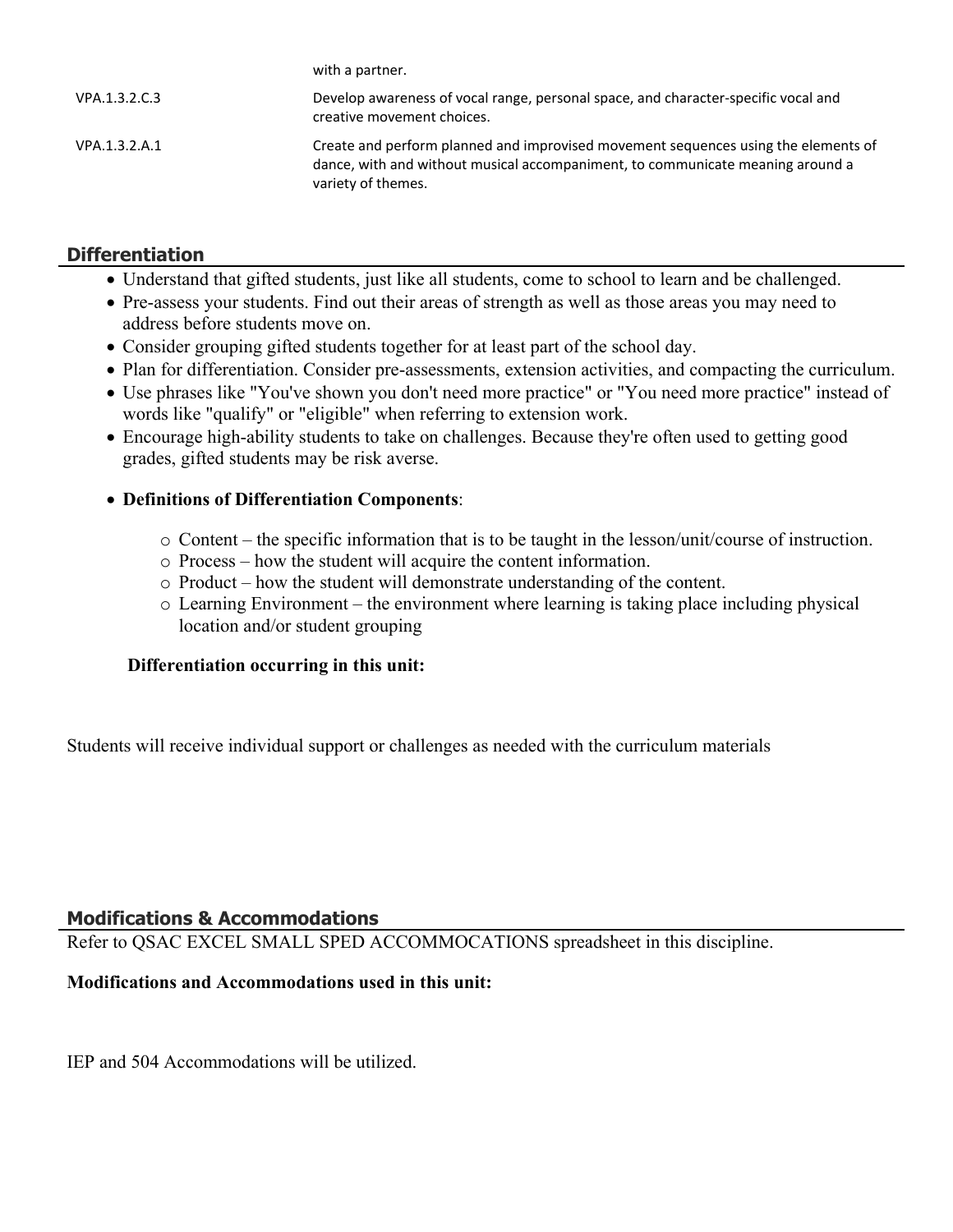# **Benchmark Assessments**

**Benchmark Assessments** are given periodically (e.g., at the end of every quarter or as frequently as once per month) throughout a school year to establish baseline achievement data and measure progress toward a standard or set of academic standards and goals.

#### **Schoolwide Benchmark assessments:**

Aimsweb benchmarks 3X a year

Linkit Benchmarks 3X a year

DRA

### **Additional Benchmarks used in this unit:**

Students will complete Reading Checkpoints.

#### **Formative Assessments**

Assessment allows both instructor and student to monitor progress towards achieving learning objectives, and can be approached in a variety of ways. **Formative assessment** refers to tools that identify misconceptions, struggles, and learning gaps along the way and assess how to close those gaps. It includes effective tools for helping to shape learning, and can even bolster students' abilities to take ownership of their learning when they understand that the goal is to improve learning, not apply final marks (Trumbull and Lash, 2013). It can include students assessing themselves, peers, or even the instructor, through writing, quizzes, conversation, and more. In short, formative assessment occurs throughout a class or course, and seeks to improve student achievement of learning objectives through approaches that can support specific student needs (Theal and Franklin, 2010, p. 151).

### **Formative Assessments used in this unit:**

**Discussion** 

Family Celebration final production

Writing